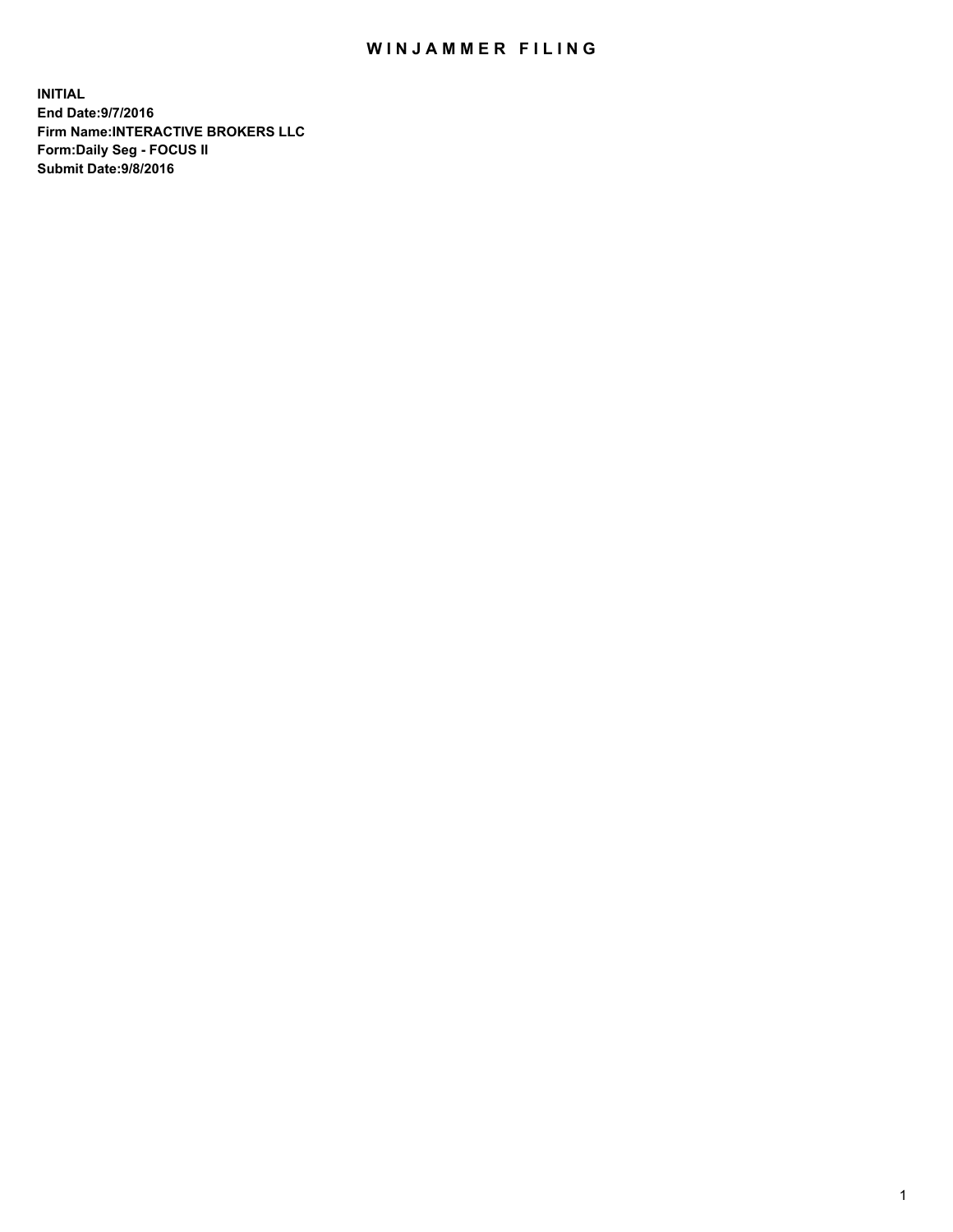## **INITIAL End Date:9/7/2016 Firm Name:INTERACTIVE BROKERS LLC Form:Daily Seg - FOCUS II Submit Date:9/8/2016 Daily Segregation - Cover Page**

| Name of Company<br><b>Contact Name</b><br><b>Contact Phone Number</b><br><b>Contact Email Address</b>                                                                                                                                                                                                                          | <b>INTERACTIVE BROKERS LLC</b><br>James Menicucci<br>203-618-8085<br>jmenicucci@interactivebrokers.c<br>om |
|--------------------------------------------------------------------------------------------------------------------------------------------------------------------------------------------------------------------------------------------------------------------------------------------------------------------------------|------------------------------------------------------------------------------------------------------------|
| FCM's Customer Segregated Funds Residual Interest Target (choose one):<br>a. Minimum dollar amount: ; or<br>b. Minimum percentage of customer segregated funds required:%; or<br>c. Dollar amount range between: and; or<br>d. Percentage range of customer segregated funds required between:% and%.                          | $\overline{\mathbf{0}}$<br>$\overline{\mathbf{0}}$<br>155,000,000 245,000,000<br>00                        |
| FCM's Customer Secured Amount Funds Residual Interest Target (choose one):<br>a. Minimum dollar amount: ; or<br>b. Minimum percentage of customer secured funds required:%; or<br>c. Dollar amount range between: and; or<br>d. Percentage range of customer secured funds required between: % and %.                          | $\overline{\mathbf{0}}$<br>0<br>80,000,000 120,000,000<br>00                                               |
| FCM's Cleared Swaps Customer Collateral Residual Interest Target (choose one):<br>a. Minimum dollar amount: ; or<br>b. Minimum percentage of cleared swaps customer collateral required:% ; or<br>c. Dollar amount range between: and; or<br>d. Percentage range of cleared swaps customer collateral required between:% and%. | $\overline{\mathbf{0}}$<br>$\underline{\mathbf{0}}$<br>0 <sub>0</sub><br>0 <sub>0</sub>                    |

Attach supporting documents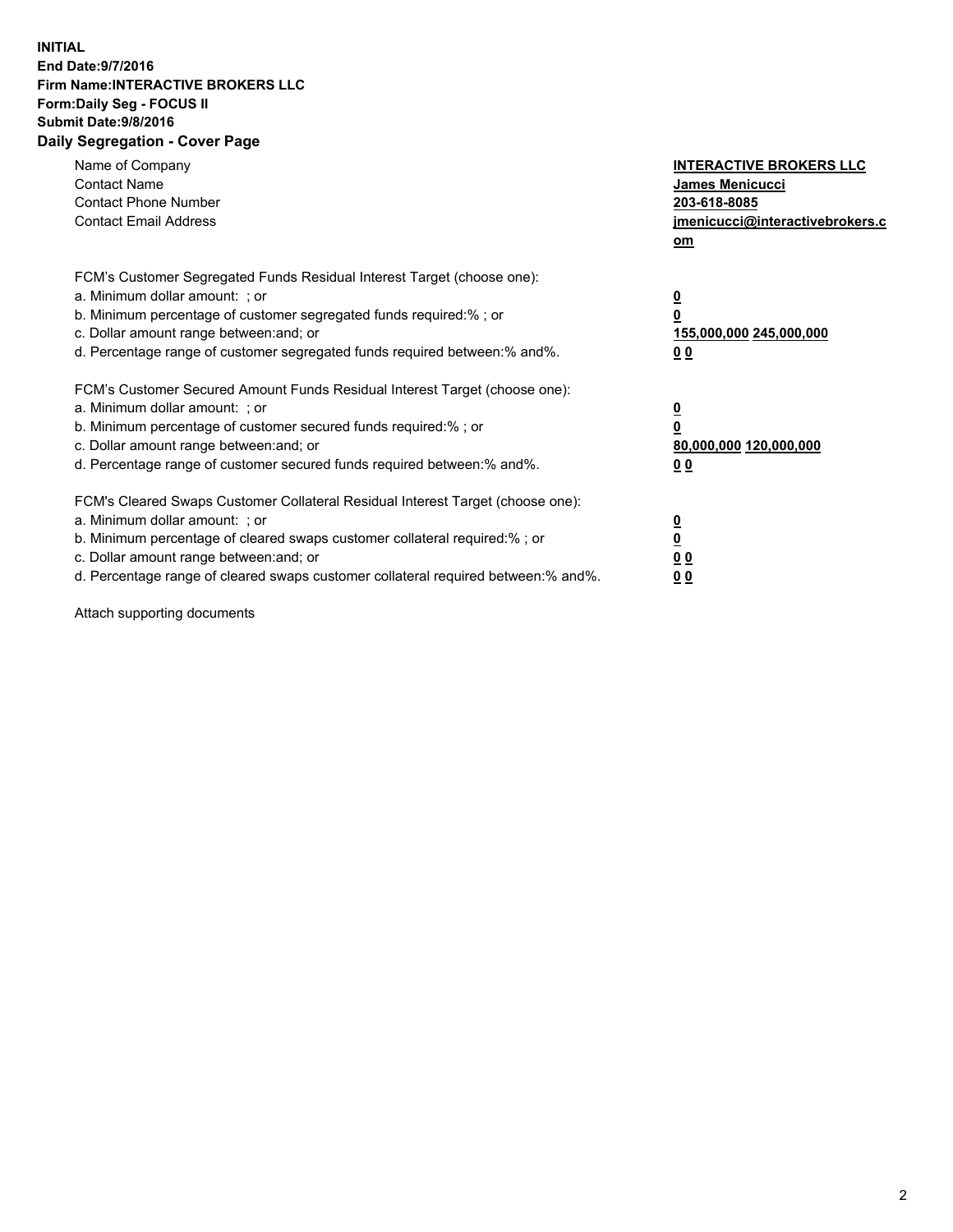## **INITIAL End Date:9/7/2016 Firm Name:INTERACTIVE BROKERS LLC Form:Daily Seg - FOCUS II Submit Date:9/8/2016 Daily Segregation - Secured Amounts**

|     | Foreign Futures and Foreign Options Secured Amounts                                         |                                  |
|-----|---------------------------------------------------------------------------------------------|----------------------------------|
|     | Amount required to be set aside pursuant to law, rule or regulation of a foreign            | $0$ [7305]                       |
|     | government or a rule of a self-regulatory organization authorized thereunder                |                                  |
| 1.  | Net ledger balance - Foreign Futures and Foreign Option Trading - All Customers             |                                  |
|     | A. Cash                                                                                     | 378,937,416 [7315]               |
|     | B. Securities (at market)                                                                   | $0$ [7317]                       |
| 2.  | Net unrealized profit (loss) in open futures contracts traded on a foreign board of trade   | 14,761,857 [7325]                |
| 3.  | Exchange traded options                                                                     |                                  |
|     | a. Market value of open option contracts purchased on a foreign board of trade              | 504,892 [7335]                   |
|     | b. Market value of open contracts granted (sold) on a foreign board of trade                | -50,002 [7337]                   |
| 4.  | Net equity (deficit) (add lines 1. 2. and 3.)                                               | 394, 154, 163 [7345]             |
| 5.  | Account liquidating to a deficit and account with a debit balances - gross amount           | 109,653 [7351]                   |
|     | Less: amount offset by customer owned securities                                            | 0 [7352] 109,653 [7354]          |
| 6.  | Amount required to be set aside as the secured amount - Net Liquidating Equity              | 394,263,816 [7355]               |
|     | Method (add lines 4 and 5)                                                                  |                                  |
| 7.  | Greater of amount required to be set aside pursuant to foreign jurisdiction (above) or line | 394,263,816 [7360]               |
|     | 6.                                                                                          |                                  |
|     | FUNDS DEPOSITED IN SEPARATE REGULATION 30.7 ACCOUNTS                                        |                                  |
| 1.  | Cash in banks                                                                               |                                  |
|     | A. Banks located in the United States                                                       | 10,500,000 [7500]                |
|     | B. Other banks qualified under Regulation 30.7                                              | 0 [7520] 10,500,000 [7530]       |
| 2.  | Securities                                                                                  |                                  |
|     | A. In safekeeping with banks located in the United States                                   | 417,776,460 [7540]               |
|     | B. In safekeeping with other banks qualified under Regulation 30.7                          | 0 [7560] 417,776,460 [7570]      |
| 3.  | Equities with registered futures commission merchants                                       |                                  |
|     | A. Cash                                                                                     | $0$ [7580]                       |
|     | <b>B.</b> Securities                                                                        | $0$ [7590]                       |
|     | C. Unrealized gain (loss) on open futures contracts                                         | $0$ [7600]                       |
|     | D. Value of long option contracts                                                           | $0$ [7610]                       |
|     | E. Value of short option contracts                                                          | 0 [7615] 0 [7620]                |
| 4.  | Amounts held by clearing organizations of foreign boards of trade                           |                                  |
|     | A. Cash                                                                                     | $0$ [7640]                       |
|     | <b>B.</b> Securities                                                                        | $0$ [7650]                       |
|     | C. Amount due to (from) clearing organization - daily variation                             | $0$ [7660]                       |
|     | D. Value of long option contracts                                                           | $0$ [7670]                       |
|     | E. Value of short option contracts                                                          | 0 [7675] 0 [7680]                |
| 5.  | Amounts held by members of foreign boards of trade                                          |                                  |
|     | A. Cash                                                                                     | 78,898,746 [7700]                |
|     | <b>B.</b> Securities                                                                        | $0$ [7710]                       |
|     | C. Unrealized gain (loss) on open futures contracts                                         | 1,337,377 [7720]                 |
|     | D. Value of long option contracts                                                           | 504,877 [7730]                   |
|     | E. Value of short option contracts                                                          | -50,001 [7735] 80,690,999 [7740] |
| 6.  | Amounts with other depositories designated by a foreign board of trade                      | $0$ [7760]                       |
| 7.  | Segregated funds on hand                                                                    | $0$ [7765]                       |
| 8.  | Total funds in separate section 30.7 accounts                                               | 508,967,459 [7770]               |
| 9.  | Excess (deficiency) Set Aside for Secured Amount (subtract line 7 Secured Statement         | 114,703,643 [7380]               |
|     | Page 1 from Line 8)                                                                         |                                  |
| 10. | Management Target Amount for Excess funds in separate section 30.7 accounts                 | 80,000,000 [7780]                |
| 11. | Excess (deficiency) funds in separate 30.7 accounts over (under) Management Target          | 34,703,643 [7785]                |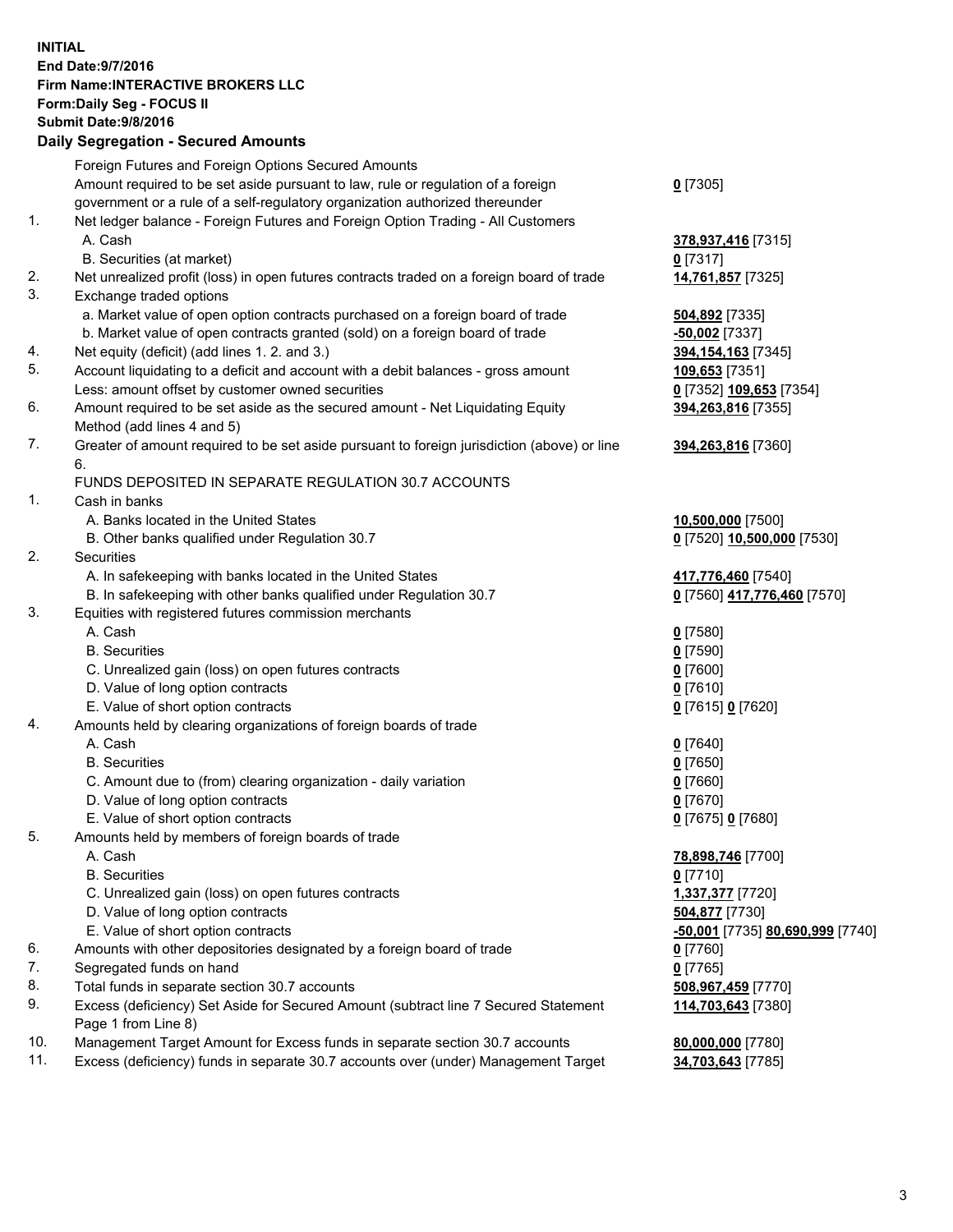**INITIAL End Date:9/7/2016 Firm Name:INTERACTIVE BROKERS LLC Form:Daily Seg - FOCUS II Submit Date:9/8/2016 Daily Segregation - Segregation Statement** SEGREGATION REQUIREMENTS(Section 4d(2) of the CEAct) 1. Net ledger balance A. Cash **3,061,882,918** [7010] B. Securities (at market) **0** [7020] 2. Net unrealized profit (loss) in open futures contracts traded on a contract market **-116,101,769** [7030] 3. Exchange traded options A. Add market value of open option contracts purchased on a contract market **127,540,784** [7032] B. Deduct market value of open option contracts granted (sold) on a contract market **-178,934,358** [7033] 4. Net equity (deficit) (add lines 1, 2 and 3) **2,894,387,575** [7040] 5. Accounts liquidating to a deficit and accounts with debit balances - gross amount **91,616** [7045] Less: amount offset by customer securities **0** [7047] **91,616** [7050] 6. Amount required to be segregated (add lines 4 and 5) **2,894,479,191** [7060] FUNDS IN SEGREGATED ACCOUNTS 7. Deposited in segregated funds bank accounts A. Cash **37,693,270** [7070] B. Securities representing investments of customers' funds (at market) **1,996,353,560** [7080] C. Securities held for particular customers or option customers in lieu of cash (at market) **0** [7090] 8. Margins on deposit with derivatives clearing organizations of contract markets A. Cash **27,658,223** [7100] B. Securities representing investments of customers' funds (at market) **1,132,403,378** [7110] C. Securities held for particular customers or option customers in lieu of cash (at market) **0** [7120] 9. Net settlement from (to) derivatives clearing organizations of contract markets **-2,360,180** [7130] 10. Exchange traded options A. Value of open long option contracts **127,538,483** [7132] B. Value of open short option contracts **-178,931,895** [7133] 11. Net equities with other FCMs A. Net liquidating equity **0** [7140] B. Securities representing investments of customers' funds (at market) **0** [7160] C. Securities held for particular customers or option customers in lieu of cash (at market) **0** [7170] 12. Segregated funds on hand **0** [7150] 13. Total amount in segregation (add lines 7 through 12) **3,140,354,839** [7180] 14. Excess (deficiency) funds in segregation (subtract line 6 from line 13) **245,875,648** [7190] 15. Management Target Amount for Excess funds in segregation **155,000,000** [7194] 16. Excess (deficiency) funds in segregation over (under) Management Target Amount **90,875,648** [7198]

Excess